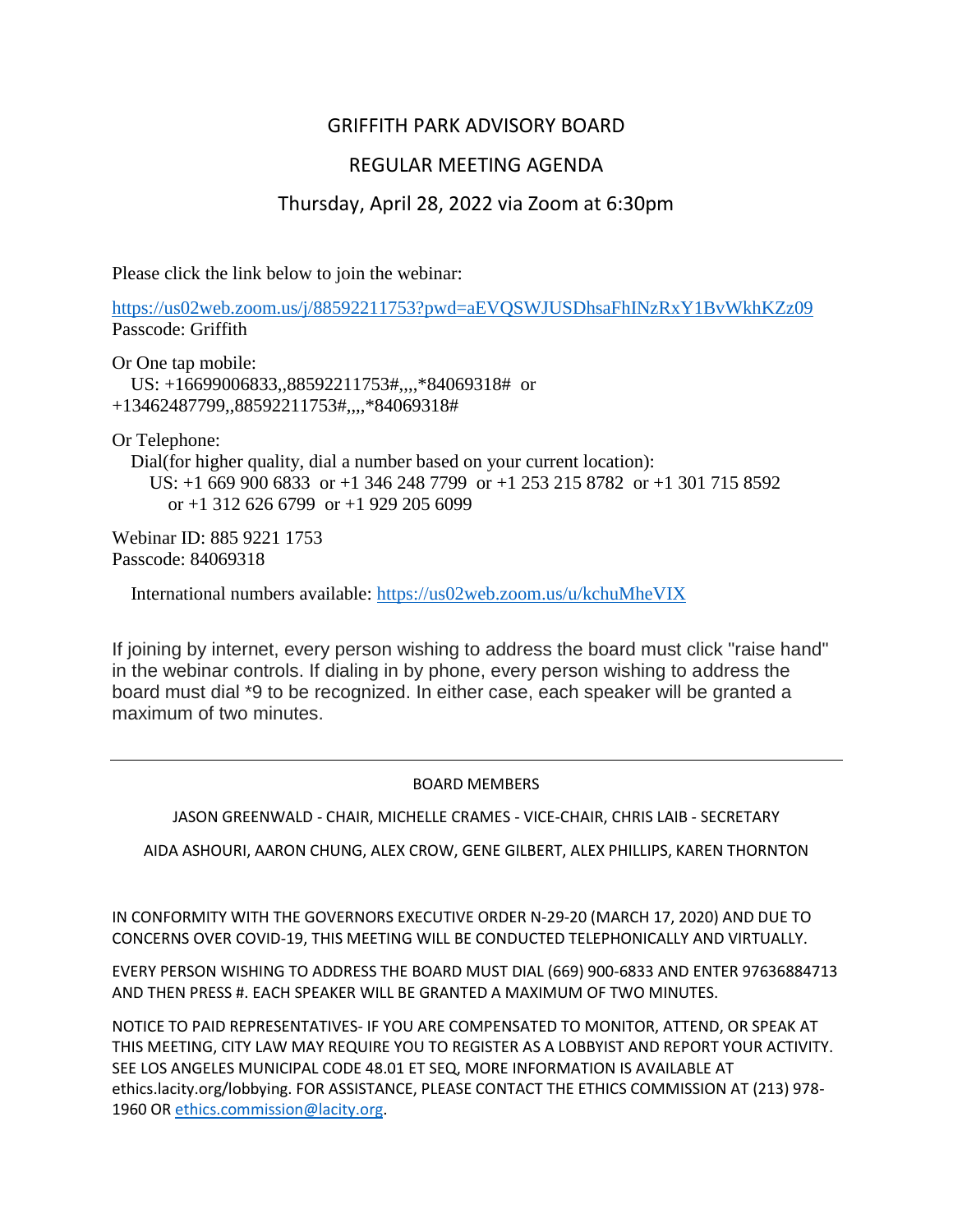MISSION - The Department of Recreation and Parks enhances the quality of life in Los Angeles by providing attractive, safe and well maintained parks with diverse opportunities to serve and enrich every community.

VISION - the Department of Recreation and Parks envisions an accessible, dynamic and sustainable park system for all Los Angeles residents and visitors to play, enjoy and build community.

#### **1. CALL TO ORDER**

● Roll Call, briefing on protocol for this Zoom meeting, board announcements

## **2. APPROVAL OF MINUTES**

#### 3. **SPECIAL GUESTS**

- Council District 4 Updates
- Comments from other City, County, State & Federal representatives in attendance

#### 4. **GENERAL PUBLIC COMMENT**

● Members of the Public Who Wish to Comment on Matters Not Listed on the Agenda and are under the jurisdiction of the Board.

#### 5. **INFORMATION REPORTS AND PRESENTATIONS**

- Old Zoo: RAP staff will present two options for the proposed educational signage. Letter of support requested. Possible motion item.
- Discussion of Board Meeting Format: Follow-Up on Possible Return to In-Person Meetings.

#### 6. **SUPERINTENDENT UPDATES**

- Recent Incidents in Park
- Updates on Road Improvements
- Covid Updates
- Old Zoo Fencing Project
- Pony Rides
- Signs of Life/Griffith Observatory